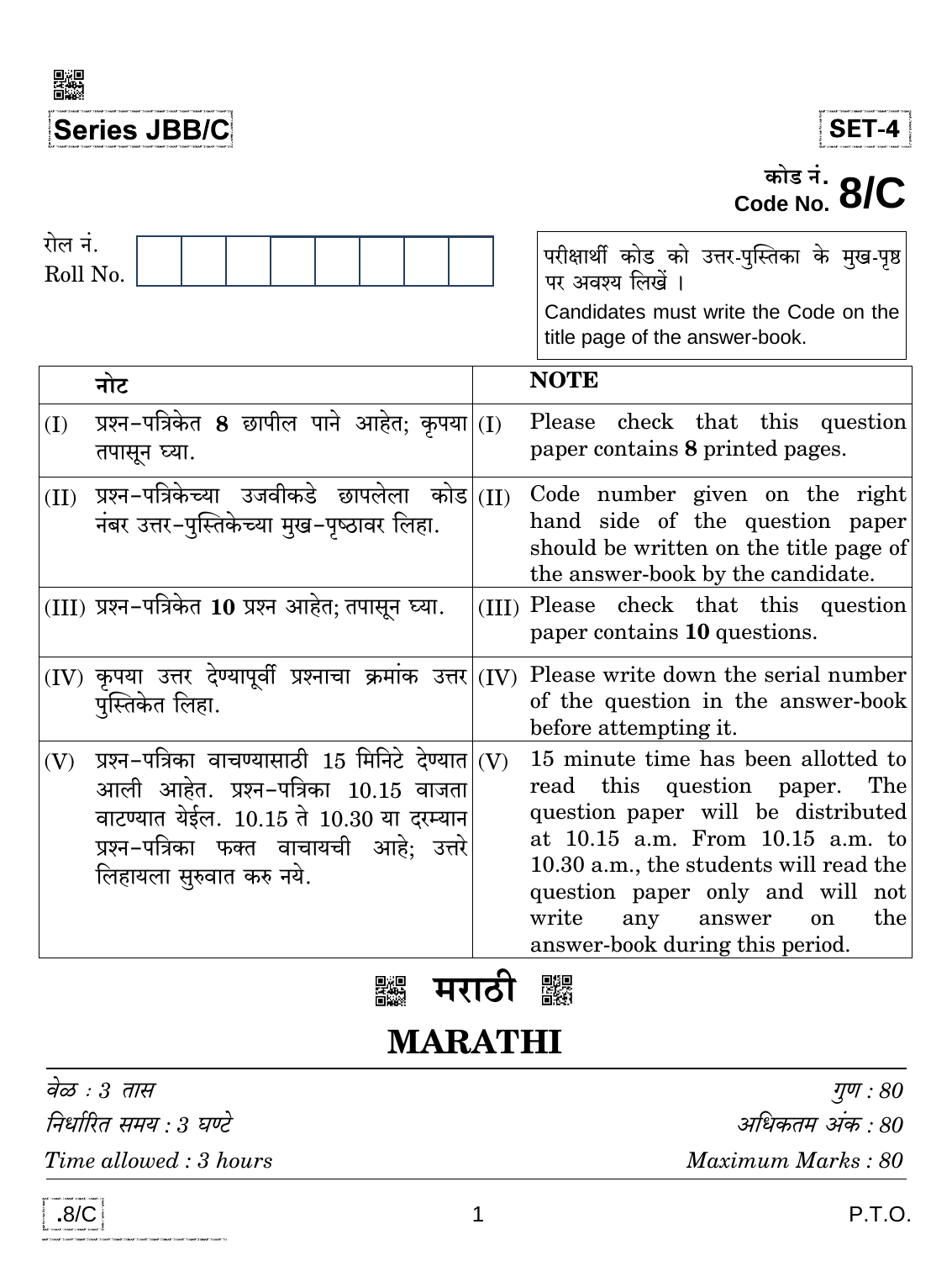

#### **SECTION A**

खालील उतारा वाचन त्यावर आधारित विचारलेल्या प्रश्नांची उत्तरे लिहा. 1.

यश काही आकाशातून टपकून आपल्या पदरात पडत नसतं. यश हे आपण मिळवायचं असतं. यश मिळविण्यासाठी काही प्रेरणा आवश्यक असते. यशस्वी माणसं कठल्या ना कुठल्या प्रेरणेनं काम करीत असतात. पैसा/वैभव ही कोणाची प्रेरणा असते, तर सत्ता/अधिकार ही काहींची प्रेरणा असते. कुणाला आयुष्यात काही करुन दाखवायचं असतं, स्वतःला सिद्ध करायचं असतं किंवा इतरांसाठी काही भरीव, मोलाचं योगदान द्यायचं असतं नि ती प्रत्यक्षात साकारण्यासाठी तो धडपडत असतो, कृणाला आव्हानं स्वीकारण्यात पुरुषार्थ वाटत असतो.

प्रत्येक 'माणसा' चं काही स्वप्न असतं, असायलाच हवं. स्वप्नामुळे आयुष्याला हेतू येतो. जगण्याला दिशा मिळते. तुम्ही एखादं स्वप्न निवडता, तेव्हा ते स्वप्नच तुमची 'नियती' ठरवतं. तुमचं स्वप्न किती मोठं, यावर आयुष्यात तुम्ही किती मोठे होणार, हे ठरते.

स्वप्न माणसाला प्रेरणा देतं, सामर्थ्य देतं. स्वप्नाची शक्ती त्याच्या भव्यतेत असते. जेवढं स्वप्न मोठं, तेवढी प्रेरणा मोठी, ताकद मोठी. भव्य स्वप्न एखाद्या शक्तिशाली चुंबकासारखं असतं. त्या स्वप्नानं हवी ती परिस्थिती, हवी ती साधनं, हवी ती माणसं तुमच्याकडे खेचली जातात. तुमच्या स्वप्नानं भारले जाऊन, प्रेरित होऊन अनेक जण स्वेच्छेनं तुमच्या साथीला येतात. स्वप्न पुरेसं मोठं असलं, तरच ते इतरांनाही वाटता येतं. तुमचं स्वप्न हे सर्वाचंच स्वप्न बनून जातं. जमशेदपूर, वालचंदनगर, किर्लोस्करवाडी ही द्रष्टया उद्योजकांची-असंख्यांच्या सहभागानं-साकार झालेली मोठी 'स्वप्नं' च आहेत.

स्वप्नचं पाहायचं, तर छोटं कशाला पहायचं ?

कुठल्या तरी मोठ्या स्वप्नानं झपाटलेली, काहीतरी 'वेड' डोक्यात घेतलेली माणसंच आयुष्यात भव्य दिव्य काही करु शकतात. अशी वेडी माणसंच शेवटी शहाणी ठरतात, यशस्वी होतात.

सूचनेनुसार उत्तरे लिहा.

- खालील प्रश्नांच्या उत्तरांचा अचूक पर्याय निवडून लिहा. (कोणतेही *तीन* )  $(\mathcal{H})$ 
	- यश मिळविण्यासाठी काही व्याला आवश्यक असते.  $(i)$

(मदत/इच्छा/प्रेरणा)

- कुणाला आव्हानं स्वीकारण्यात \_\_\_\_\_\_\_\_ वाटत असतो.  $(ii)$ 
	- (मोठेपणा/पराक्रम/पुरुषार्थ)  $\mathcal{I}_{\mathcal{L}}$

 $\mathcal I$ 

 $\mathcal{I}_{\mathcal{L}}$ 

- \_\_ आहे. (iii) 'शक्ती' ह्या शब्दाची जात
	- (विशेष नाम/भाववाचक नाम/सामान्य नाम)
- \_ डोक्यात घेतलेली माणसचं आयुष्यात भव्य दिव्य  $(iv)$  काहीतरी काही करु शकतात. (कल्पना/वेड/स्वप्न)  $\mathcal{I}_{\mathcal{L}}$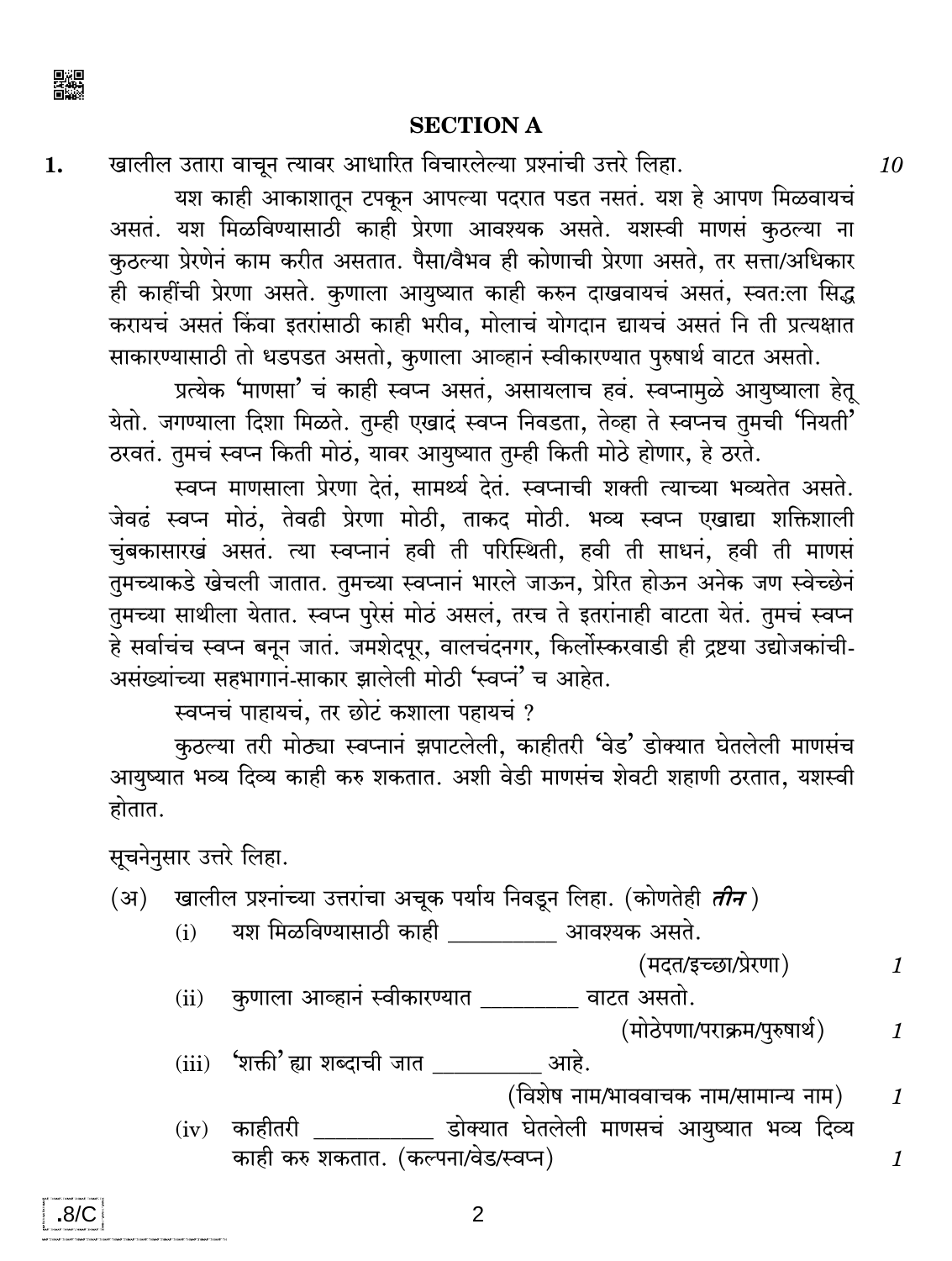

(आ) खालील प्रश्नांची उत्तरे एका वाक्यात लिहा. (कोणतेही *तीन*)

- लेखकाच्या मते आपली नियती कोण ठरविते ?  $(i)$  $\mathbf{1}$
- भव्य स्वप्नाला कशाची उपमा दिलेली आहे ?  $(ii)$
- (iii) लेखकाने कोणत्या उद्योजकांचा उल्लेख केला आहे ?
- वेडी माणसे कोणाला म्हटले आहे ?  $(iv)$
- खालील प्रश्नांची उत्तरे 2 ते 3 वाक्यांत लिहा.  $(3)$ 
	- यश मिळविण्यासाठी कोणकोणत्या प्रेरणा असू शकतात ?  $(i)$
	- स्वप्नांची शक्ती त्याच्या भव्यतेत असते; असे कां म्हटले आहे ?  $(ii)$
- खालील उतारा वाचून त्यावर आधारित विचारलेल्या प्रश्नांची उत्तरे लिहा.  $2.$

श्रावण म्हणजे हिरव्या रंगाचे मुक्त प्रदर्शन. आषाढात जोरजोराने पाऊस कोसळू लागला की जे जे बीज धरणीत पडले असेल ते ते उगवून वर येते. कोवळ्या तृणांकुरांनी पृथ्वीचे विशाल अंग झाकून तर जातेच, पण ते उघडेबोडके दगडही, त्यांच्या आसपासच्या डबक्यात पाणी साचले की हिरव्यागर्द शेवाळाची मखमल पांघरून बसतात. उन्हाळयात ढग नसल्यामुळे आकाश उंच उंच जाते, खाली धरणी उघडी पडते. झाडेही पुष्कळशी उघडी असतात. आता पावसाळयात सृष्टीचा उघडेपणा कुठे कुठेही दिसत नाही. पण हिरव्या रंगाची विशाल वस्त्रे एकावर एक लपेटून चराचर उभे असलेले पाहिले की खरोखरच डोळ्यांचे पारणे फिटले असे वाटते. मऊ माती नटली तर नवल नाहीच; पण ही पानथळे आणि ते रुक्ष कठीण काळे फत्तर, यांना मखमलीचे पांघरूण घेताना पाहिले की मोठी मौज वाटते. अथर्ववेदात शेवाळाला गंधर्वाचे दिव्य अन्न असे म्हटले आहे, ज्या जलाशयात माणूस जाऊ शकत नाही तिथेच हे उगवायचे, माणसाला शेवाळाचा काही उपयोग असू नये, त्याचा हातही त्याला लागू नये, असा हा संकेत पूर्वकालीन कवींनी ओळखला म्हणून का त्यांनी शेवाळाला गंधर्वाचे अन्न बनवले ? या अन्नाला पाय लागला की तुम्ही घसरून पडलाच म्हणून समजा. लांबूनच शेवाळाची शोभा पाहायची. किती नाजूक नखरा त्याचा ! श्रावणात खरोखर किती तृणे, वनस्पती उगवतात, त्यांची काही गणती ? पण या शेवाळाच्या गालिच्याची सर काही कृणाला नाही. आपल्या भारतीयांच्या खाद्यांची वर्णने सगळी चवीची. क्वचित आकाराची. भ्रमर, फुलपाखरे फुलांच्या पेल्यातून मध पितात. तथापि मधाचे रूप काही मोठे आकर्षक नाही. पण सृष्टीतल्या सर्व सौंदर्याचा भौतिक आणि फलात्मक आस्वाद घेणाऱ्या त्या सौंदर्यमूर्ती, सौंदर्यभक्त गंधर्वाचा आहारही सुंदर व अप्रतिम असावा यात नवल काय ?

सूचनेनुसार उत्तरे लिहा.

- खालील प्रश्नांच्या उत्तराचा अचूक पर्याय निवडून लिहा. (कोणतेही *तीन* ) (अ)
	- $(i)$ श्रावण म्हणजे हिरव्या रंगाचे \_\_\_\_\_\_\_\_\_ प्रदर्शन. (सुंदर/मुक्त/मोठे)



1

 $\mathbf{1}$ 

 $\mathbf{1}$ 

 $\mathbf{1}$ 

 $\overline{2}$ 

 $\mathfrak{D}$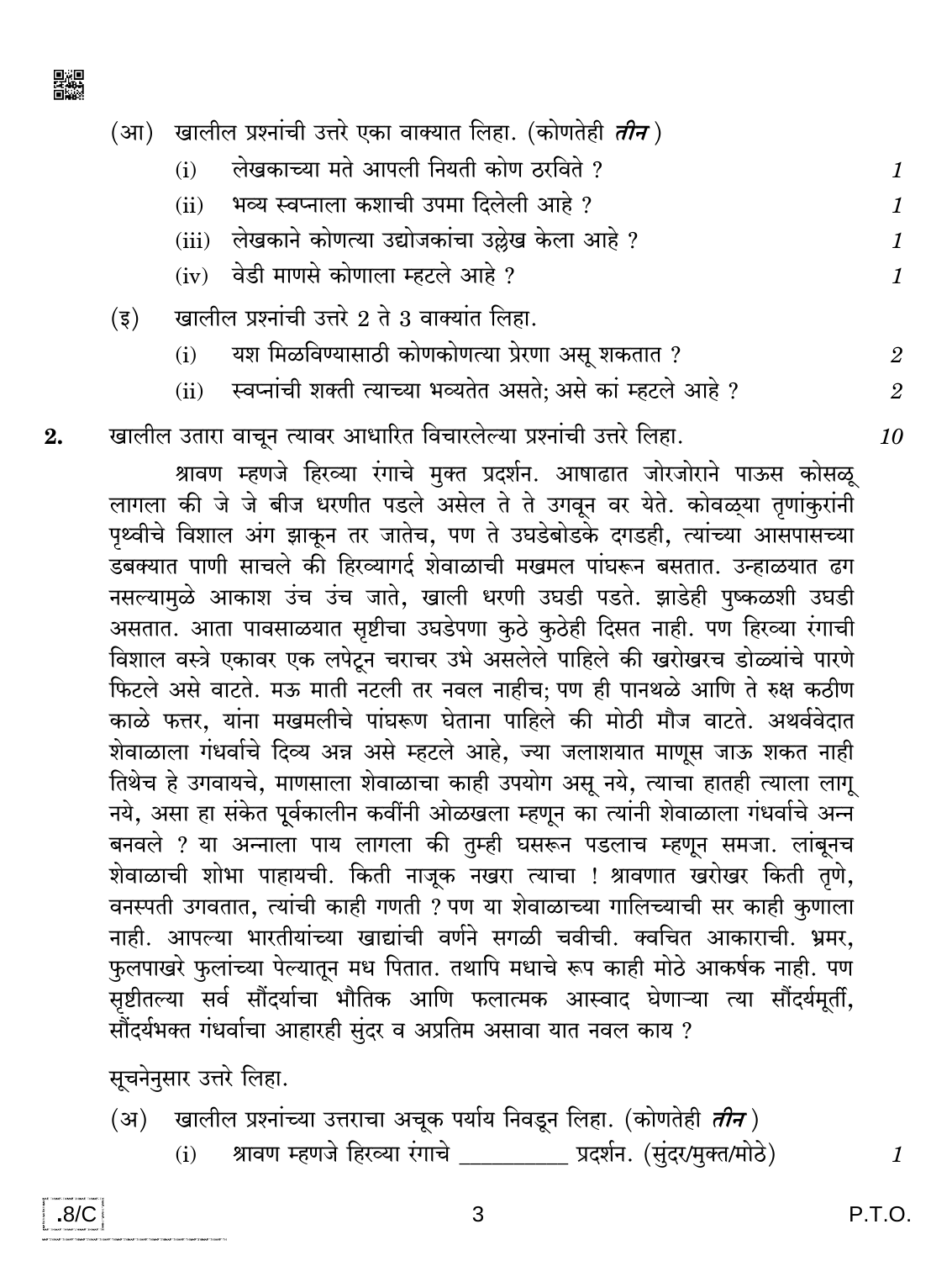|         | (ii)  | अथर्ववेदात शेवाळाला<br>दिव्य अन्न असे म्हटले आहे.                 |                |
|---------|-------|-------------------------------------------------------------------|----------------|
|         |       | (पक्ष्यांचे/गंधर्वाचे/किटकांचे)                                   | $\mathbf{1}$   |
|         | (iii) | 'मुक्त' या शब्दाचा विरुद्धार्थी शब्द खालीलपैकी कोणता आहे ?        |                |
|         |       | (मोकळा/बंदिस्त/अमर्यादित)                                         | 1              |
|         |       | (iv) फुलपाखरे फुलांच्या पेल्यातून ___<br>पितात.                   | 1              |
|         |       | (पाणी/मध/दंबबिंद्)                                                |                |
| (आ)     |       | खालील प्रश्नांची उत्तरे एका वाक्यात लिहा. (कोणतेही <i>तीन</i> )   |                |
|         | (i)   | श्रावण महिन्यात दगडांचे रूप कसे बदलते ?                           | 1              |
|         | (ii)  | शेवाळाची शोभा लांबूनच का पहावी लागते ?                            | 1              |
|         | (iii) | भारतीय खाद्यपदार्थांची वर्णने कशी असतात ?                         | 1              |
|         | (iv)  | गंधर्वाचे वर्णन कोणत्या शब्दांत केले आहे ?                        | 1              |
| $(\xi)$ |       | खालील प्रश्नांची उत्तरे 2 ते 3 वाक्यांत लिहा.                     |                |
|         | (i)   | लेखिकेने केलेले शेवाळाचे वर्णन तुमच्या शब्दांत लिहा.              | $\overline{2}$ |
|         | (ii)  | श्रावण महिन्यातील हिरव्या रंगाचे सौंदर्य पाठाआधारे थोडक्यात लिहा. | $\overline{2}$ |

#### **SECTION B**

- खालीलपैकी कोणत्याही एका विषयावर दिलेल्या मुद्दयांच्या आधारे निबंध लिहा. 3.
	- माझ्या जीवनातील अविस्मरणीय प्रसंग रोजचे जीवन सामान्य एखादा प्रसंग  $(i)$ आयुष्य बदलविणारा — मित्राच्या गावी — सुट्टीवर आलेला सैनिक — त्याने सांगितलेले थरारक युद्ध प्रसंग — त्याच्याबद्दल अभिमान — देशभक्ती.

 $\mathcal{S}_{\mathcal{S}}$ 

- मी मराठी भाषा बोलतेय देश एक भाषा अनेक महाराष्ट्र मराठी भाषा  $(ii)$ अस्मिता — अभिमान हवा — आज नाही — परभाषांचे आक्रमण — चांगली साहित्य निर्मिती नाही — वाचत नाही — मोबाईलचा परिणाम — लेखन/वाचन हवे — शासकीय प्रयत्न हवेत.
- मोबाईल सेवा बंद झाली तर आजचे युग मोबाईलचे फायदे जग जवळ  $(iii)$ आले — वापराचा अतिरेक — तोटे — बंद झाल्यावर सुसंवाद वाढेल — माणसे जवळ येतील — पत्र, फोनला महत्त्व — इतर करमणुकीची साधने — पुस्तकांचा वापर.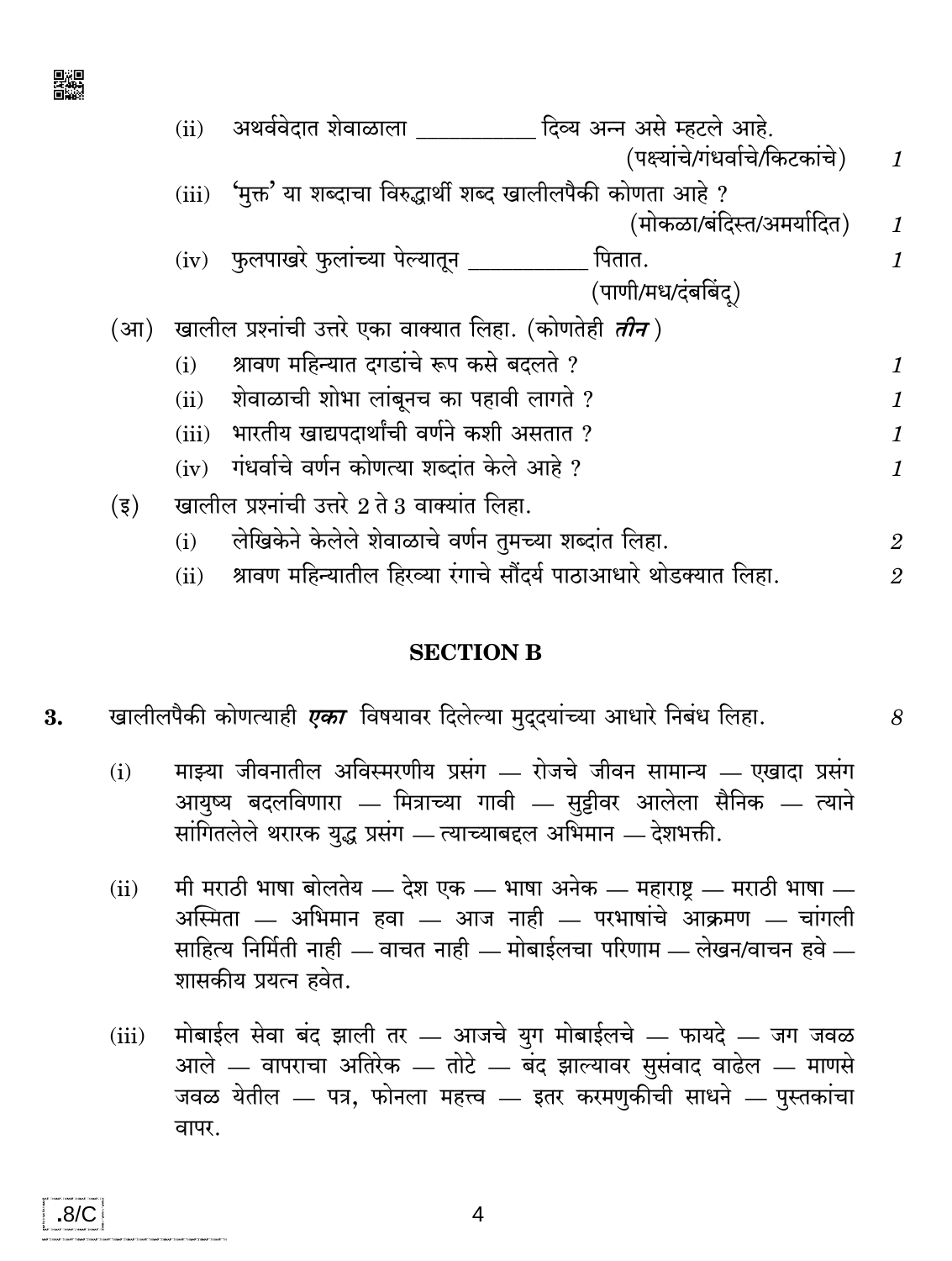

खालील मुदुदयांच्या आधारे गोष्ट लिहा व गोष्टीला शीर्षक देऊन तात्पर्य लिहा. (अ) 4. मुद्दे : घनदाट जंगल — वाघ व त्याचे पिल्लू — पिल्लू बोलत नाही — त्याला शिकविण्यासाठी गाईची नेमणूक — पिलू हंबरतो — वाघ वैतागला — मांजरीची नेमणूक — पिलू अनुकरण — जंगलात शिकारी — त्याला पाहन.

### किंवा

तुमच्या शाळेतील भारताचा स्वातंत्र्यदिन सोहळा साजरा करण्याची बातमी तयार करा.

खालीलपैकी कोणत्याही *एका* विषयावर पत्र लिहा. (आ) शाळेच्या प्रयोगशाळेसाठीच्या साहित्याची मागणी करणारे पत्र दुकानदारास लिहा.

किंवा तुम्ही मागविलेल्या पुस्तकांपैकी दोन पुस्तके कमी पाठविल्याची तक्रार करणारे पत्र दुकानदारास लिहा.

#### **SECTION C**

- विमानाने उंच भरारी घेतली. (अधोरेखित शब्दाची जात ओळखा)  $(i)$
- घरामागे छान बगिचा आहे. (शब्दयोगी अव्यय ओळखा)  $(ii)$
- गौरी भरभर जेवत होती. (अधोरेखित शब्दाची जात ओळखा)  $(iii)$
- ज्ञानदाने योगाचे शिक्षण घेतले. (विशेषनाम ओळखा)  $(iv)$
- समर्थने पिकलेला आंबा खाल्ला. (विशेषण ओळखा)  $(v)$
- वा!वा!छान चित्र काढलेस. (अधोरेखित शब्दाची जात ओळखा)  $(vi)$
- (आ) सूचनेनुसार उत्तरे लिहा. (कोणतेही *तीन* )
	- मीरा आज गावी गेली. (भविष्यकाळ करा)  $(i)$
	- काळ कधी थांबत नाही. (काळ ओळखा)  $(ii)$
	- नितीन चित्र काढेल. (भूतकाळ करा)  $(iii)$
	- प्रिया थंड दूध प्याली. (वर्तमानकाळ करा)  $(iv)$
	- गीता सतत मोबाईल पहाते. (काळ ओळखा)  $(v)$

5

 $\overline{7}$ 

 $\overline{4}$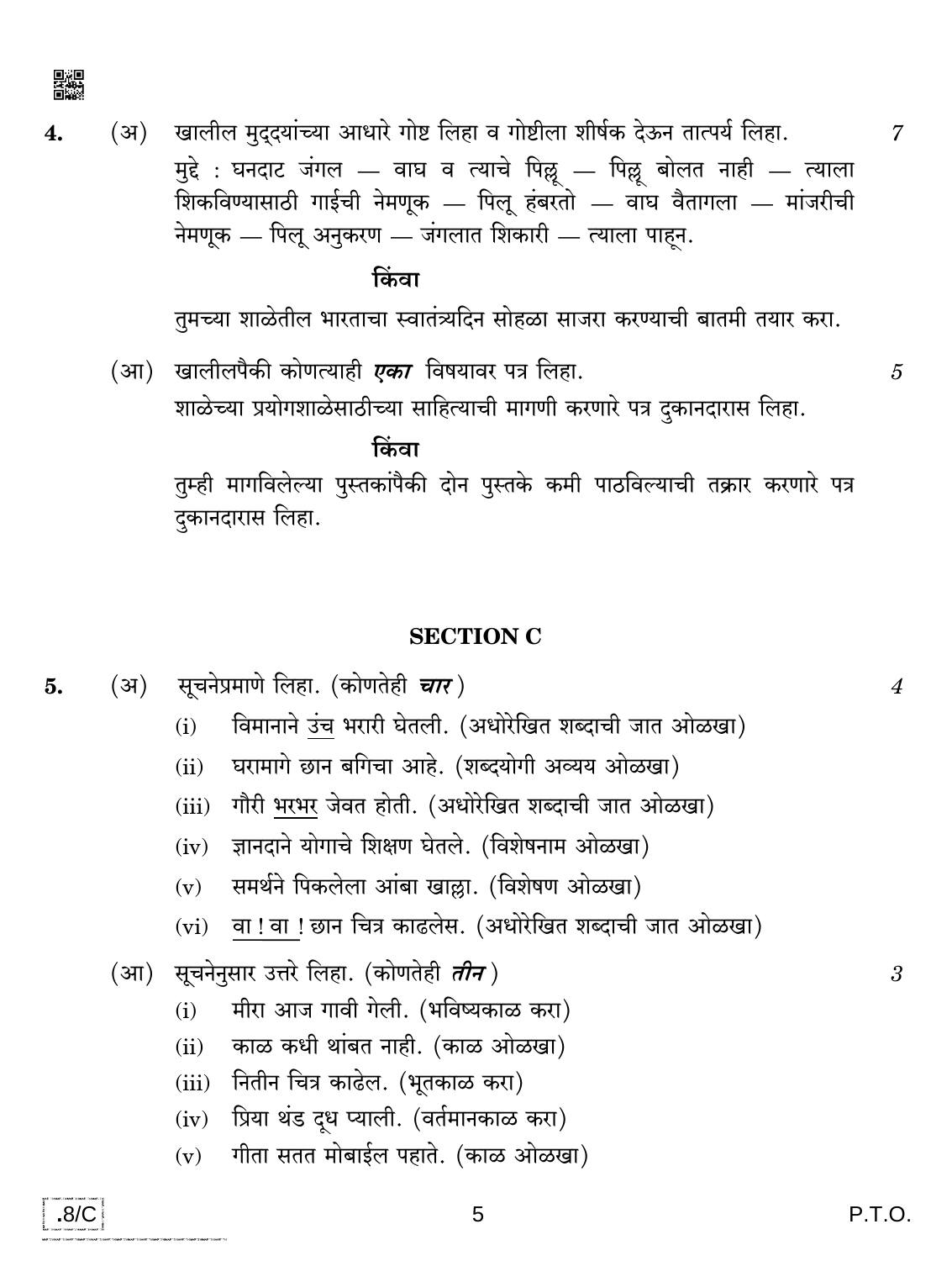■網<br>首数

| $(\overline{\xi})$ |             | पुढील वाक्ये कंसातील सूचनेनुसार लिहा. (कोणतेही <i>तीन</i> )           |                |  |  |  |  |  |  |
|--------------------|-------------|-----------------------------------------------------------------------|----------------|--|--|--|--|--|--|
|                    |             | मुलांनी वर्गाची सफाई करावी. (आज्ञार्थी वाक्य करा)<br>(i)              |                |  |  |  |  |  |  |
|                    |             | कोणीही नियम मोडू नयेत. (होकारात्मक वाक्य करा)<br>(ii)                 |                |  |  |  |  |  |  |
|                    |             | परीक्षा कधी आहे हे तुला माहिती नाही. (प्रश्नार्थक वाक्य करा)<br>(iii) |                |  |  |  |  |  |  |
|                    |             | किती हा पसारा घरात ! (विधानार्थी वाक्य करा)<br>(iv)                   |                |  |  |  |  |  |  |
|                    |             | शीला खूप काम करते. (उद्गारवाचक वाक्य करा)<br>(v)                      |                |  |  |  |  |  |  |
|                    | $(\xi)$     | सूचनेप्रमाणे लिहा. (कोणतेही <i>दोन</i> )                              |                |  |  |  |  |  |  |
|                    |             | त्याने एकट्याने सर्व काम केले. (प्रयोग ओळखा)<br>(i)                   | $\overline{2}$ |  |  |  |  |  |  |
|                    |             | स्वाती गाडी छान चालवते. (प्रयोग ओळखा)<br>(ii)                         |                |  |  |  |  |  |  |
|                    |             | मंगला मला गाणे शिकवते. (प्रयोग ओळखा)<br>(iii)                         |                |  |  |  |  |  |  |
|                    |             | टेकडी चढतानाच उजाडले. (प्रयोग ओळखा)<br>(iv)                           |                |  |  |  |  |  |  |
|                    | (3)         | लिंग बदला. (कोणतेही <i>दोन</i> )                                      | $\overline{2}$ |  |  |  |  |  |  |
|                    |             | पिता<br>(i)                                                           |                |  |  |  |  |  |  |
|                    |             | (ii)<br>वडा                                                           |                |  |  |  |  |  |  |
|                    |             | गोप<br>(iii)                                                          |                |  |  |  |  |  |  |
|                    |             | भगवान<br>(iv)                                                         |                |  |  |  |  |  |  |
|                    | (ক)         | वचन बदला. (कोणतेही <i>दोन</i> )                                       | $\overline{2}$ |  |  |  |  |  |  |
|                    |             | (i)<br>कला                                                            |                |  |  |  |  |  |  |
|                    |             | (ii)<br>नात                                                           |                |  |  |  |  |  |  |
|                    |             | (iii)<br>सासू                                                         |                |  |  |  |  |  |  |
|                    |             | लिंबू<br>(iv)                                                         |                |  |  |  |  |  |  |
|                    | $(\nabla)$  | समानार्थी शब्द लिहा. (कोणतेही <i>दोन</i> )                            | $\mathbf{2}$   |  |  |  |  |  |  |
|                    |             | कार्य<br>(i)                                                          |                |  |  |  |  |  |  |
|                    |             | (ii)<br>ग्राहक<br>पक्षी<br>(iii)                                      |                |  |  |  |  |  |  |
|                    |             | डोळे<br>(iv)                                                          |                |  |  |  |  |  |  |
|                    |             |                                                                       |                |  |  |  |  |  |  |
|                    | $(\hat{y})$ | विरुद्धार्थी शब्द लिहा. (कोणतेही <i>दोन</i> )<br>(i)<br>उदय           | $\mathbf{2}$   |  |  |  |  |  |  |
|                    |             | (ii)<br>साक्षर                                                        |                |  |  |  |  |  |  |
|                    |             | प्रगती<br>(iii)                                                       |                |  |  |  |  |  |  |
|                    |             | वर<br>(iv)                                                            |                |  |  |  |  |  |  |
|                    |             |                                                                       |                |  |  |  |  |  |  |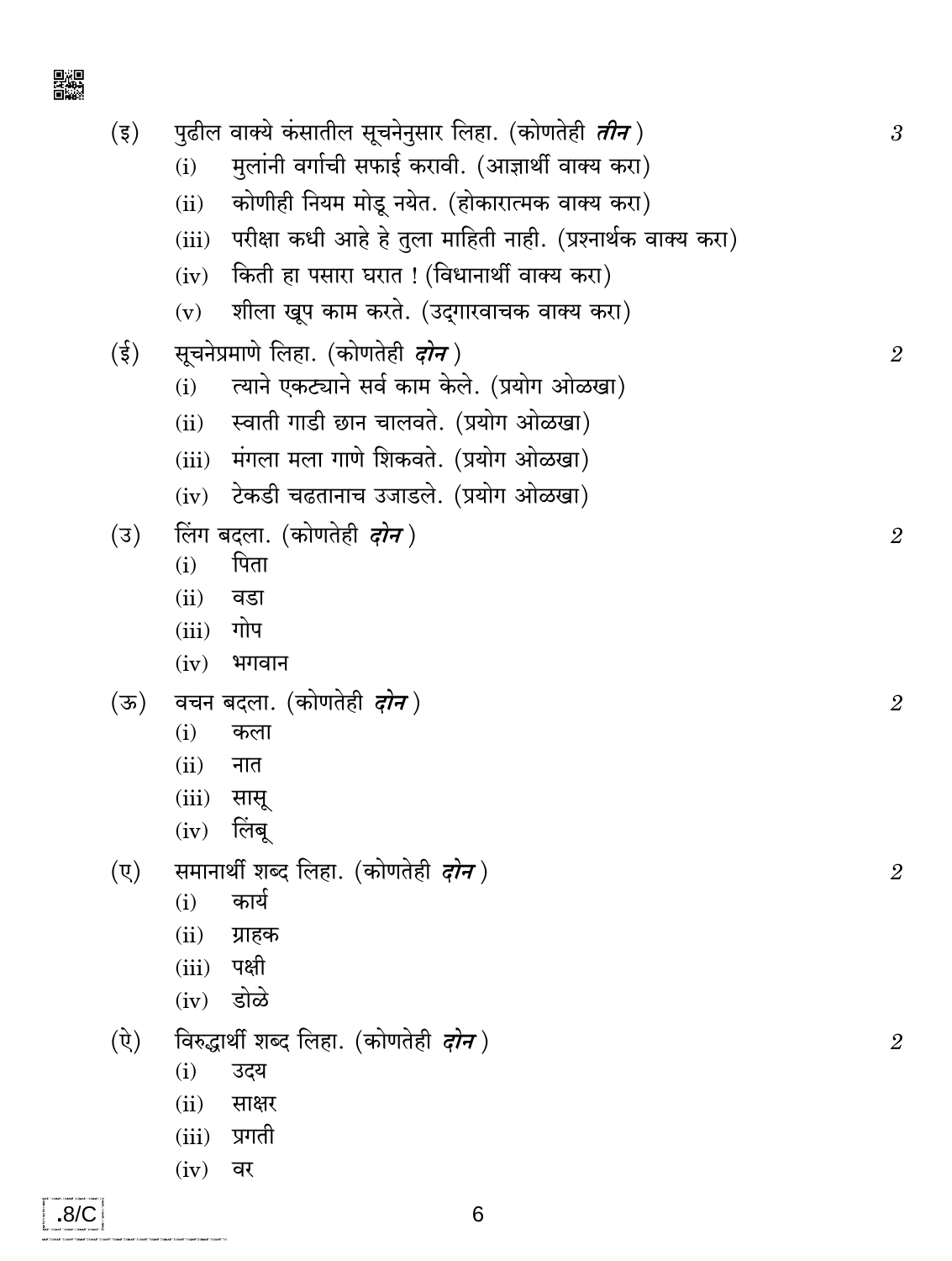

## **SECTION D**

| 6.   |                                                     | (अ)   योग्य पर्याय शोधून उत्तरे लिहा. (कोणतेही <i>तीन</i> )                                                 | $\mathfrak{z}$ |  |  |  |  |  |
|------|-----------------------------------------------------|-------------------------------------------------------------------------------------------------------------|----------------|--|--|--|--|--|
|      |                                                     | पहाटेची, सकाळची वेळ ________ योग्य असते.<br>(i)                                                             |                |  |  |  |  |  |
|      |                                                     | (व्यायामाला, अभ्यासाला, फिरायला जाण्याला)                                                                   |                |  |  |  |  |  |
|      |                                                     | मॅडम नेहमी म्हणतात, की थोरांची चरित्रं __________ प्रेरणा देतात म्हणून.<br>(ii)                             |                |  |  |  |  |  |
|      |                                                     | (मुलांना, सामान्यांना, विद्यार्थ्यांना)                                                                     |                |  |  |  |  |  |
|      |                                                     | माझ्या बाबतीत तर आई ही माझी केवळ ________ नव्हती, तर माझे<br>(iii)<br>सर्वस्व होती. (आदर्श, शिक्षक, आई)     |                |  |  |  |  |  |
|      |                                                     | (iv) हल्ली मी वजन आणि _________ या दोन्ही गोष्टींची चिंता करायचे सोडून<br>दिले आहे. (कॅलरीज्, भविष्य, डाएट) |                |  |  |  |  |  |
|      |                                                     | एकदा ते मला म्हणाले, "या शाली घेऊन घेऊन मी आता __________ बनू<br>(v)<br>लागलो आहे. (श्रीमंत, शालीन, शीलवंत) |                |  |  |  |  |  |
|      |                                                     | (आ) खालील प्रश्नांची उत्तरे एका वाक्यात लिहा. (कोणतेही <i>तीन</i> )                                         | $\mathfrak{z}$ |  |  |  |  |  |
|      |                                                     | कादंबरीची धाकटी बहीण कोणाला म्हणता येईल ?<br>(i)                                                            |                |  |  |  |  |  |
|      |                                                     | तपोवनातील स्त्रियांचा आनंदाचा आणि चैतन्याचा दिवस कोणता असे ?<br>(ii)                                        |                |  |  |  |  |  |
|      |                                                     | (iii) गुरुजी निरंजनला उत्तम नागरिक का म्हणाले ?                                                             |                |  |  |  |  |  |
|      |                                                     | (iv) भावे सरांच्या कोणत्या वाक्यामुळे डॉ. माशेलकरांना एकाग्रतेचा मंत्र मिळाला ?                             |                |  |  |  |  |  |
|      |                                                     | $(v)$ ॲप मधील रेखामावशीच्या पावलांखाली कोणते इंग्रजी शब्द उमटले ?                                           |                |  |  |  |  |  |
|      |                                                     | (vi) अब्दुल तपोवनामध्ये कशासाठी जात असे ?                                                                   | 4              |  |  |  |  |  |
| 7.   | 30 ते 40 शब्दांत उत्तरे लिहा. (कोणतेही <i>दोन</i> ) |                                                                                                             |                |  |  |  |  |  |
|      | (i)                                                 | पंतांचे वजन घटविण्यासाठी त्यांच्या पत्नीने जेवणामध्ये कोणकोणते बदल केले ?                                   |                |  |  |  |  |  |
|      | (ii)                                                | लेखकाच्या मते पु.ल. नी दिलेल्या शालीचे खरे सार्थक केंव्हा झाले ?                                            |                |  |  |  |  |  |
|      | (iii)                                               | गुरुजींच्या सहवासामुळे निरंजनचे व्यक्तिमत्व घडत गेले याविषयी तुमचे विचार<br>थोडक्यात लिहा.                  |                |  |  |  |  |  |
|      |                                                     | (iv) पाठाआधारे कथा या साहित्य प्रकाराची तुम्हाला झालेली ओळख थोडक्यात लिहा.                                  |                |  |  |  |  |  |
|      | (v)                                                 | डॉ. माशेलकरांनी शिक्षणासाठी केलेला संघर्ष तुमच्या शब्दांत थोडक्यात लिहा.                                    |                |  |  |  |  |  |
| 8.   | (3)                                                 | योग्य पर्याय निवडून वाक्ये परत लिहा. (कोणतेही <i>दोन</i> )                                                  | $\mathbf{2}$   |  |  |  |  |  |
|      |                                                     | तैसे योगियासी __________ येणे । जे इहलोकीं जन्म पावणें ।<br>(i)                                             |                |  |  |  |  |  |
|      |                                                     | (पृथ्वीवरी, खालुतें, या जगी)                                                                                |                |  |  |  |  |  |
|      |                                                     | दुःख पेलावे कसे, पुन्हा जगावे कसे, याच ________ शिकलो.<br>(ii)                                              |                |  |  |  |  |  |
|      |                                                     | (जगात, शाळेत, जीवनात)                                                                                       |                |  |  |  |  |  |
|      |                                                     | (iii) अशा _________ ज्योतींची तुझ्यामागून राखण (तेजस्वी, असंख्य, दिव्य)                                     |                |  |  |  |  |  |
|      |                                                     | (iv) भुकेलें वत्सरावें । _______ हंबरत धांवे ।। (हरणी, पाउस, धेनु)                                          |                |  |  |  |  |  |
| .8/C |                                                     | P.T.O.<br>$\overline{7}$                                                                                    |                |  |  |  |  |  |